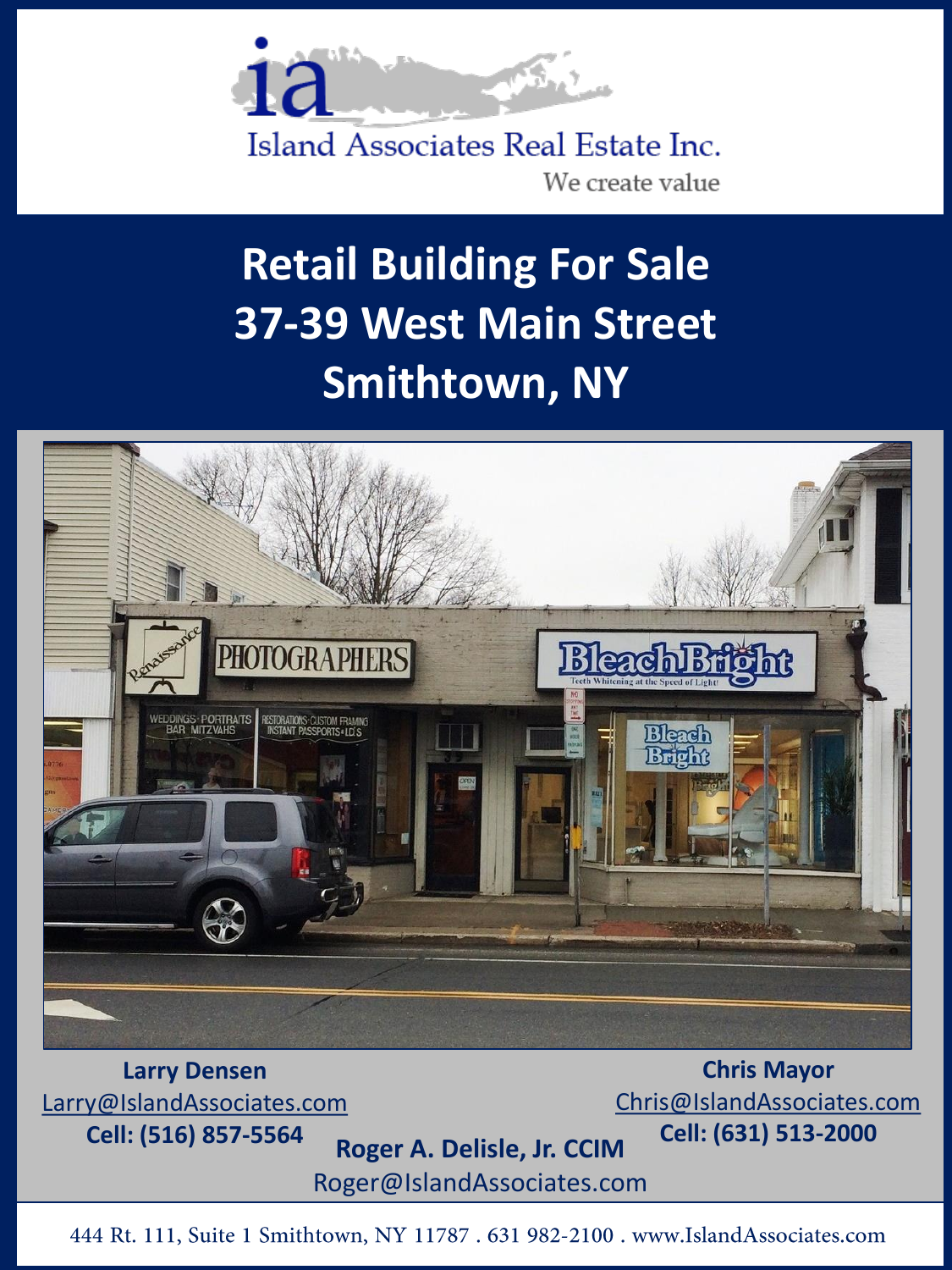## **2,500 SF Building Available Unit 37 - 1,500 SF & Unit 39 - 1,000 SF**

## **Price: \$850,000 Taxes: \$9,110**

| Demographics     | 1 Mile    | 3 Miles   | 5 Miles   |
|------------------|-----------|-----------|-----------|
| Total Population | 6,509     | 66,147    | 192,165   |
| Median HH Income | \$123,887 | \$119,860 | \$107,523 |



❖ Located in the Heart of Smithtown across from **CVS.** ❖ Heavily Traveled West Main Street with over 24,000 Vehicle Counts

❖ Unit 37 is fully renovated 1,500 SF w/ new floors, ceilings, lights & heating system. Central Air & Heat.

❖ Unit 39 is 1,000 SF, Separate meters in units.

❖ ¾ Basement under both units w/ outside access. ❖ Ideal for owner/user or investor

❖ 1 Year left on current lease paying \$24,000.00 Annually

❖ Unit 39 currently being used by owner (can be delivered

vacant)